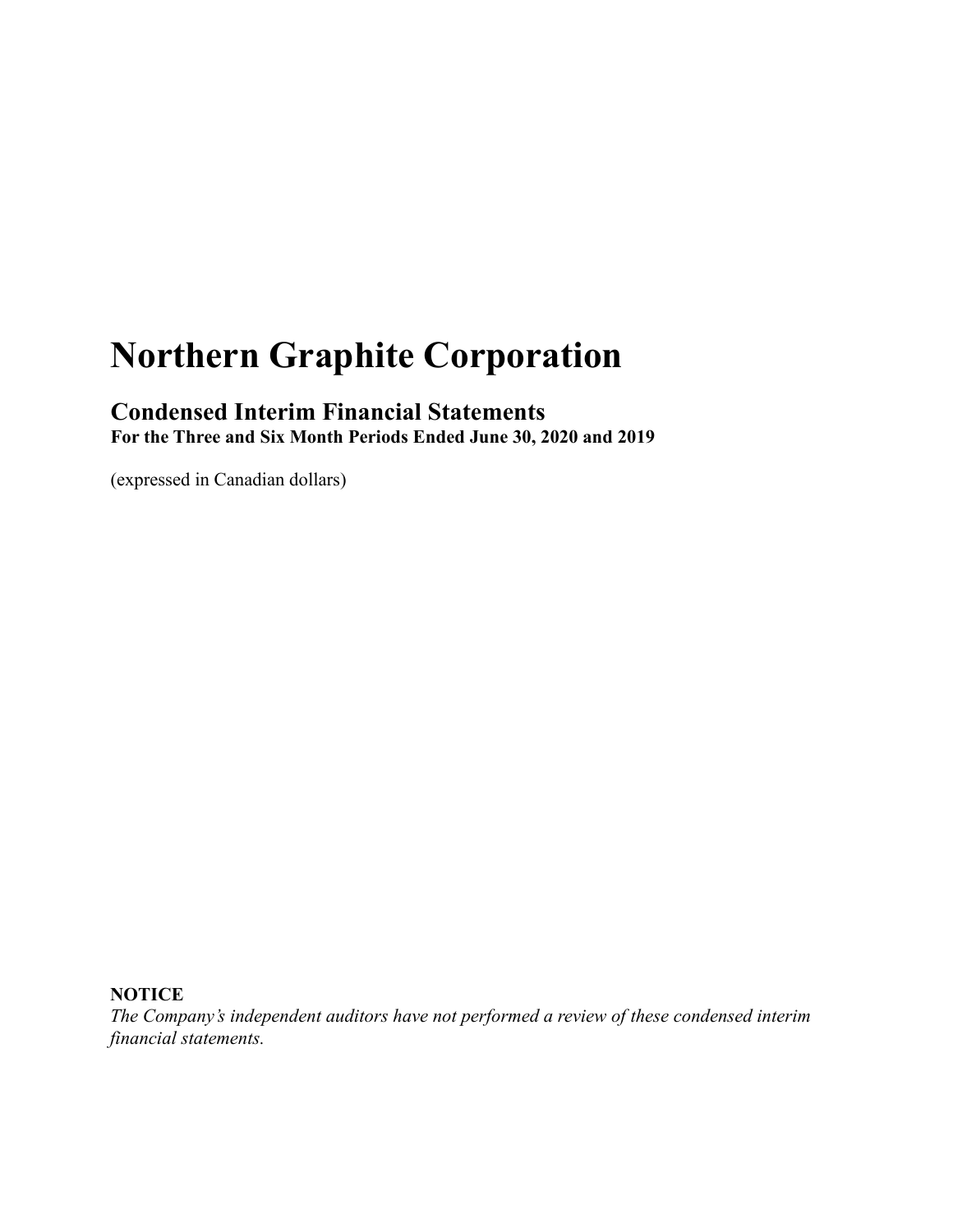# **Northern Graphite Corporation**

# **Unaudited Condensed Interim Statements of Financial Position**

(expressed in Canadian dollars)

|                                                | As at           | As at        |
|------------------------------------------------|-----------------|--------------|
|                                                | <b>June 30,</b> | December 31, |
|                                                | 2020            | 2019         |
|                                                | \$              | \$           |
| <b>Assets</b>                                  |                 |              |
| <b>Current</b>                                 |                 |              |
| Cash and cash equivalents                      | 1,002,585       | 1,384,798    |
| HST receivable                                 | 4,725           | 18,018       |
| Prepaid expenses and deposits                  | 83,848          | 54,024       |
|                                                | 1,091,158       | 1,456,840    |
| Reclamation deposit (note 11)                  | 847,602         | 842,015      |
| Property and equipment                         | 128,306         | 145,844      |
| Exploration and evaluation assets (note 4)     | 13,422,647      | 13,344,340   |
|                                                |                 |              |
| Total assets                                   | 15,489,713      | 15,789,039   |
|                                                |                 |              |
| <b>Liabilities</b>                             |                 |              |
| Current                                        |                 |              |
| Accounts payable and accrued liabilities       | 81,208          | 111,515      |
|                                                |                 |              |
| Reclamation and close down provision (note 11) | 345,925         | 342,500      |
| <b>Total liabilities</b>                       | 427,133         | 454,015      |
|                                                |                 |              |
| Shareholders' equity                           |                 |              |
| Share capital (note 5)                         | 25,098,662      | 25,098,662   |
| Warrants (note 5)                              | 945,813         | 945,813      |
| Contributed surplus (note 5)                   | 2,203,220       | 2,362,599    |
| Accumulated deficit                            | (13, 185, 115)  | (13,072,050) |
| Total shareholders' equity                     | 15,062,580      | 15,335,024   |
|                                                |                 |              |
| Total liabilities and shareholders' equity     | 15,489,713      | 15,789,039   |

*The accompanying notes are an integral part of these condensed interim financial statements.*

### **Approved by the Board of Directors and authorized for issue on August 25, 2020**

| (signed) Gregory Bowes | (signed) Donald Christie |
|------------------------|--------------------------|
| Director               | <b>Director</b>          |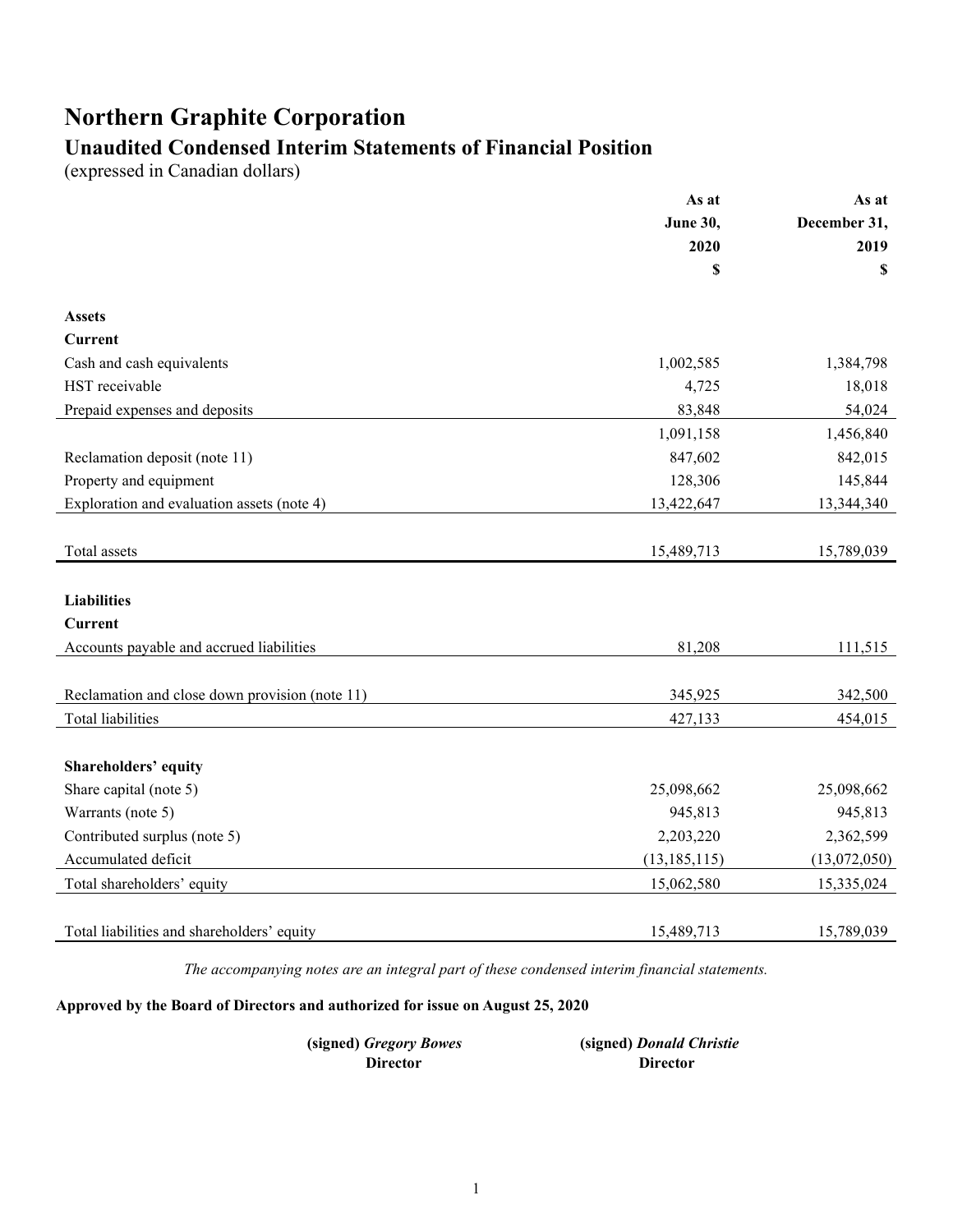### **Northern Graphite Corporation Unaudited Condensed Interim Statements of Loss and Comprehensive Loss**

(expressed in Canadian dollars)

|                                                       | Three months ended |                 |            | Six months ended |
|-------------------------------------------------------|--------------------|-----------------|------------|------------------|
|                                                       |                    | <b>June 30,</b> |            | <b>June 30,</b>  |
|                                                       | 2020               | 2019            | 2020       | 2019             |
|                                                       | \$                 | \$              | \$         | S                |
| General and administrative expenses                   |                    |                 |            |                  |
| Legal and audit                                       | 8,907              | 9,594           | 16,738     | 17,307           |
| Office, management and director fees (note 9)         | 75,657             | 127,673         | 164,626    | 235,783          |
| Promotion and investor relations                      | 27,974             | 28,427          | 63,231     | 57,616           |
| Regulatory and transfer agent                         | 9,348              | 37,130          | 19,639     | 50,101           |
| Share-based payments (notes 5 and 9)                  |                    | 8,470           |            | 26,287           |
| Depreciation                                          | 8,769              | 8,769           | 17,538     | 17,537           |
|                                                       | 130,655            | 220,063         | 281,772    | 404,631          |
| <b>Loss from operations</b>                           | (130, 655)         | (220,063)       | (281,772)  | (404, 631)       |
| Interest income                                       | 1,986              | 10,611          | 9,328      | 22,882           |
| Loss and comprehensive loss for the period            | (128, 669)         | (209, 452)      | (272, 444) | (381, 749)       |
|                                                       |                    |                 |            |                  |
| Loss per share – basic and diluted                    | (0.00)             | (0.00)          | (0.00)     | (0.01)           |
| Weighted average number of shares - basic and diluted | 65,112,756         | 65,112,756      | 65,112,756 | 65,112,756       |

*The accompanying notes are an integral part of these condensed interim financial statements.*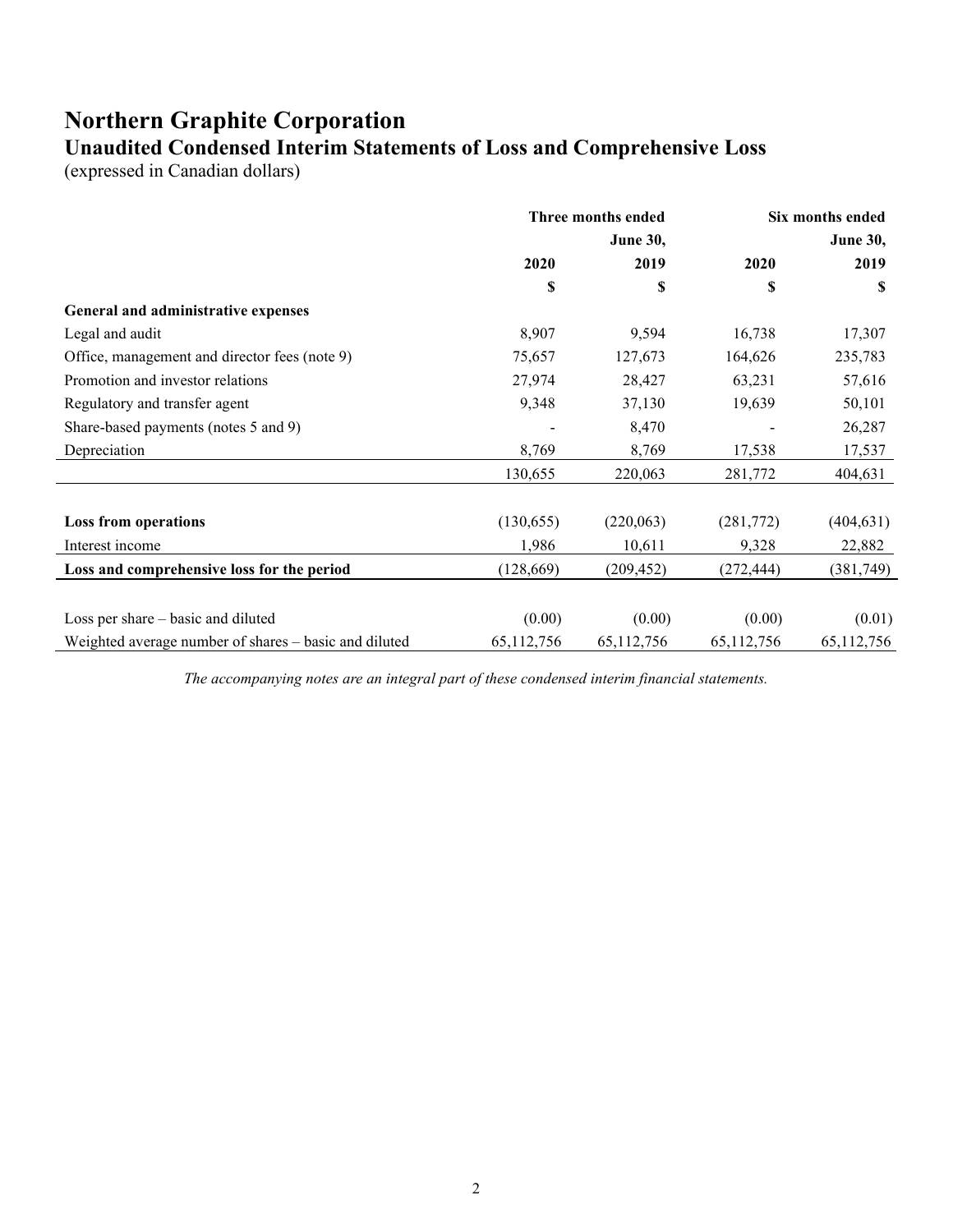# **Northern Graphite Corporation Unaudited Condensed Interim Statements of Changes in Shareholders' Equity**

(expressed in Canadian dollars)

|                                            | Number of  |                          |                          | Contributed | Accumulated    |              |
|--------------------------------------------|------------|--------------------------|--------------------------|-------------|----------------|--------------|
|                                            | shares     | Share capital            | Warrants                 | surplus     | deficit        | <b>Total</b> |
|                                            |            | Э                        | Э                        | S           |                | S            |
| Balance, December 31, 2019                 | 65,112,756 | 25,098,662               | 945,813                  | 2,362,599   | (13,072,050)   | 15,335,024   |
| Expiry of stock options (note 5)           |            |                          |                          | (159,379)   | 159,379        |              |
| Loss and comprehensive loss for the period |            |                          |                          |             | (272, 444)     | (272, 444)   |
| <b>Balance, June 30, 2020</b>              | 65,112,756 | 25,098,662               | 945,813                  | 2,203,220   | (13, 185, 115) | 15,062,580   |
|                                            |            |                          |                          |             |                |              |
| <b>Balance, December 31, 2018</b>          | 65,112,756 | 25,262,083               | 782,392                  | 2,543,346   | (12,670,356)   | 15,917,465   |
| Extension of warrant expiry (note 5)       | $\sim$     | (156,700)                | 156,700                  |             |                |              |
| Share-based payment expense (note 5 and 9) |            |                          |                          | 26,287      |                | 26,287       |
| Expiry of stock options (note 5)           |            | $\overline{\phantom{a}}$ | $\overline{\phantom{a}}$ | (207, 368)  | 207,368        |              |
| Loss and comprehensive loss for the period |            |                          |                          |             | (381,749)      | (381,749)    |
| <b>Balance, June 30, 2019</b>              | 65,112,756 | 25,105,383               | 939,092                  | 2,362,265   | (12, 844, 737) | 15,562,003   |

*The accompanying notes are an integral part of these condensed interim financial statements.*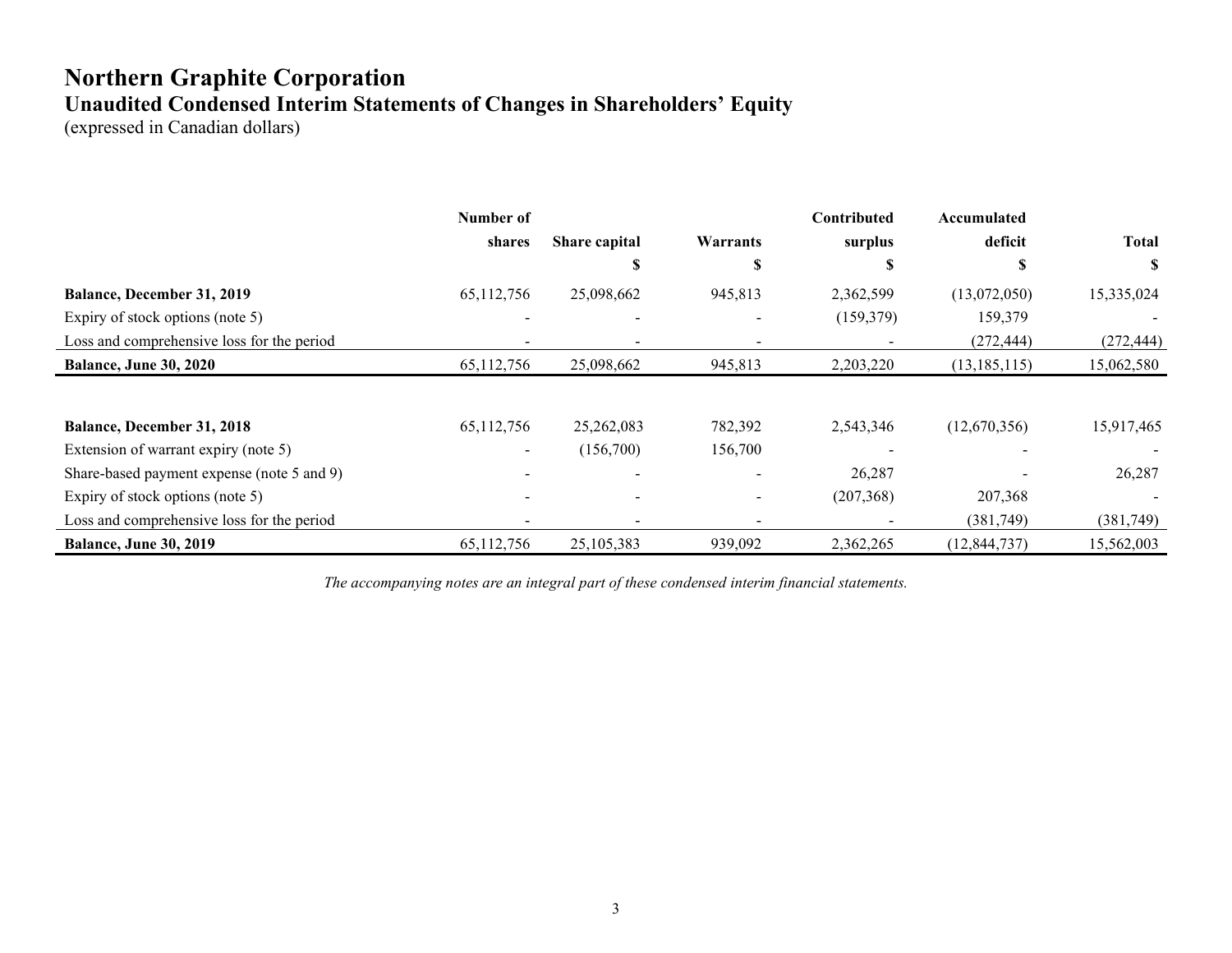# **Northern Graphite Corporation Unaudited Condensed Interim Statements of Cash Flows**

(expressed in Canadian dollars)

|                                                    | Three months ended<br><b>June 30,</b> |            | Six months ended<br><b>June 30,</b> |            |
|----------------------------------------------------|---------------------------------------|------------|-------------------------------------|------------|
|                                                    | 2020                                  | 2020       | 2020                                | 2019       |
|                                                    | \$                                    | \$         | \$                                  | S          |
| Cash provided by (used in)                         |                                       |            |                                     |            |
| <b>Operating activities</b>                        |                                       |            |                                     |            |
| Loss for the period                                | (128, 669)                            | (209, 452) | (272, 444)                          | (381,749)  |
| Items not affecting cash:                          |                                       |            |                                     |            |
| Accretion of asset retirement obligation (note 11) | (599)                                 | (825)      | (2,161)                             | (1,650)    |
| Depreciation                                       | 8,769                                 | 8,769      | 17,538                              | 17,537     |
| Share-based payments (note 5 and 9)                |                                       | 8,470      |                                     | 26,287     |
| Change in non-cash working capital items:          |                                       |            |                                     |            |
| HST receivable                                     | 6,897                                 | (22, 592)  | 13,293                              | (6,377)    |
| Prepaid expenses and deposits                      | 11,782                                | 15,592     | (29, 824)                           | 7,696      |
| Accounts payable and accrued liabilities           | (33, 835)                             | (129,901)  | (40,311)                            | (111,099)  |
| Net cash used in operating activities              | (135, 655)                            | (329, 939) | (313,909)                           | (449, 355) |
| <b>Investing activities</b>                        |                                       |            |                                     |            |
| Exploration and evaluation costs (note 4)          | (22, 926)                             | (26, 838)  | (68, 304)                           | (171, 524) |
| Net cash used in investing activities              | (22, 926)                             | (26, 838)  | (68, 304)                           | (171, 524) |
|                                                    |                                       |            |                                     |            |
| Net decrease in cash and cash equivalents          | (158, 581)                            | (356,777)  | (382, 213)                          | (620, 879) |
| Cash and cash equivalents, beginning of period     | 1,161,166                             | 2,106,520  | 1,384,798                           | 2,370,622  |
| Cash and cash equivalents, end of period           | 1,002,585                             | 1,749,743  | 1,002,585                           | 1,749,743  |

Supplemental cash flow information (note 7)

*The accompanying notes are an integral part of these condensed interim financial statements.*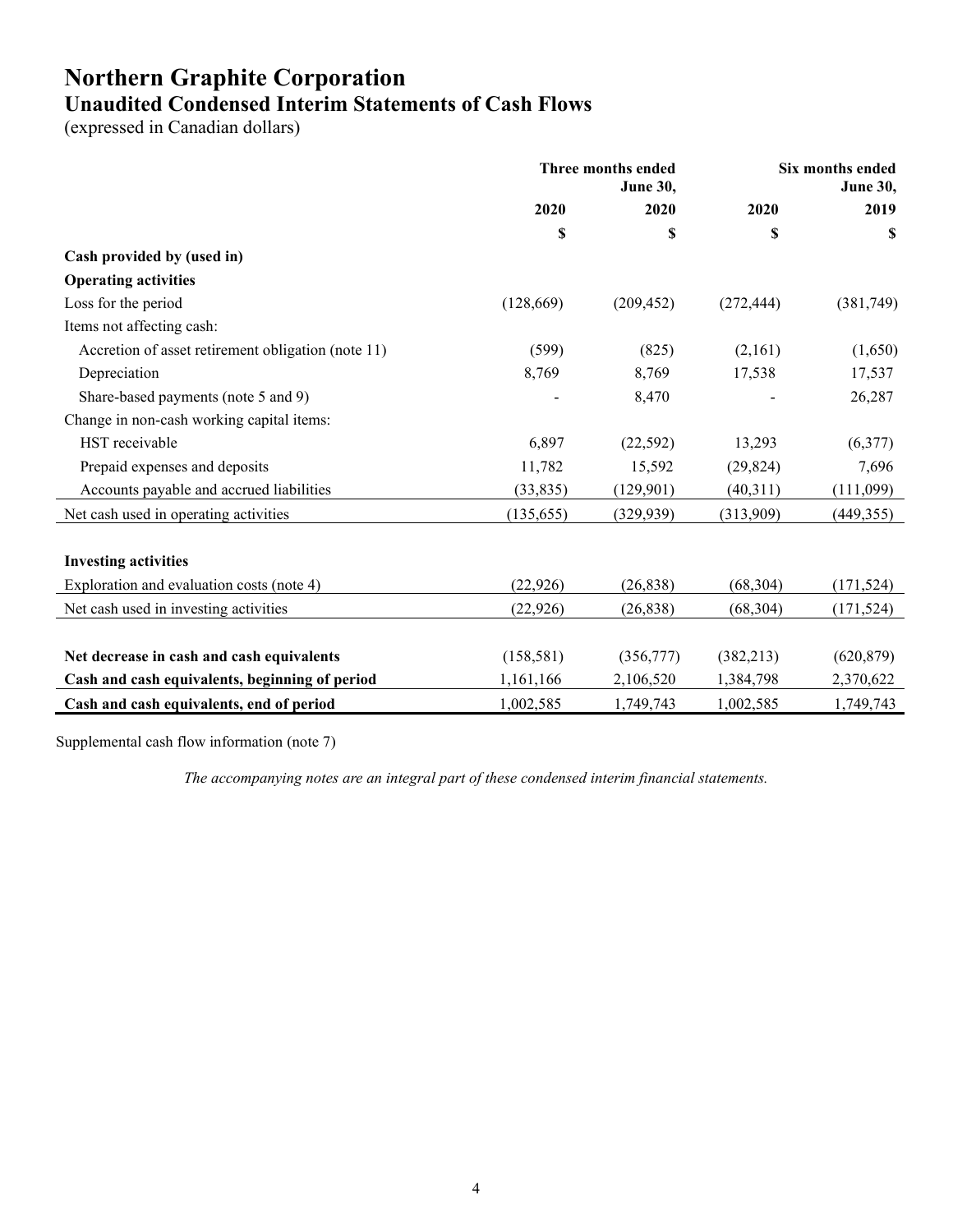(expressed in Canadian dollars)

### *1. Corporate information*

Northern Graphite Corporation ("Northern" or the "Company") was incorporated under the laws of the Province of Ontario on February 25, 2002. Northern holds a 100% interest in the Bissett Creek Graphite Property (the "Bissett Creek Property") and is listed on the TSX Venture Exchange (symbol "NGC") and the OTC Markets (symbol "NGPHF").

The Company's registered office is Suite 6000, 1 First Canadian Place, 100 King Street West, Toronto, Ontario M5X 1E2. The Company's mailing address is P.O. Box 279, Manotick (Ottawa), Ontario K4M 1A3.

### *2. Basis of preparation*

### a. *Statement of compliance*

These unaudited condensed interim financial statements for the three and six month period ended June 30, 2020 (the "Interim Financial Statements") have been prepared in accordance with International Accounting Standard 34, Interim Financial Reporting ("IAS 34"). These Interim Financial Statements do not include all the information and disclosures required in annual financial statements and should be read in conjunction with the Company's audited annual financial statements for the years ended December 31, 2019 and 2018, which have been prepared in accordance with IFRS.

The Interim Financial Statements were approved and authorized for issue by the Board of Directors on August 25, 2020.

### *b. Basis of measurement*

The Interim Financial Statements have been prepared on a historical cost basis except those accounts as noted in the financial instruments section (note 8). In addition, the Interim Financial Statements have been prepared using the accrual basis of accounting.

### *c. Going concern*

The Company is an exploration stage company that incurred a net loss of \$272,444 for the six month period ended June 30, 2020 (Year ended December 31, 2019 – \$609,062) and has accumulated a deficit of \$13,185,115 since the inception of the Company. As at June 30, 2020, the Company had working capital of \$1,009,950 (December 31, 2019 – \$1,345,325). The Company's ability to continue as a going concern is dependent upon its ability to raise additional capital to continue the development of the Bissett Creek Property. Substantial additional capital is required to ultimately build a mine and processing plant on the Bissett Creek Property. There is a high degree of risk and many inherent uncertainties in the mining industry and there is no assurance management will be successful in its endeavors.

The Interim Financial Statements have been prepared on a going concern basis, which assumes that the Company will be able to continue in operation for the foreseeable future and will be able to realize its assets and discharge its liabilities and commitments in the normal course of business. The Company's management believes that it can continue to finance operating expenses over the next twelve months with funds on hand. The Company's discretionary activities have considerable scope for flexibility in terms of the amount and timing of expenditures. The Company will thoroughly assess all such activities before undertaking them in advance of additional financing being secured. The Company's Interim Financial Statements do not include any adjustments that might result from negative outcomes with respect to these uncertainties.

### *d. Functional and presentation currency*

The Company's functional and presentation currency is the Canadian dollar.

### *e. Critical accounting estimates and judgments*

The preparation of the Interim Financial Statements requires management to make estimates and judgments that affect the reported amounts of assets and liabilities at the date of the Interim Financial Statements, and revenues and expenses for the period. By their nature, these estimates and judgments are subject to uncertainty and the effect on the Interim Financial Statements of changes in such estimates in future periods could be significant. Actual results may differ from those estimates and judgments.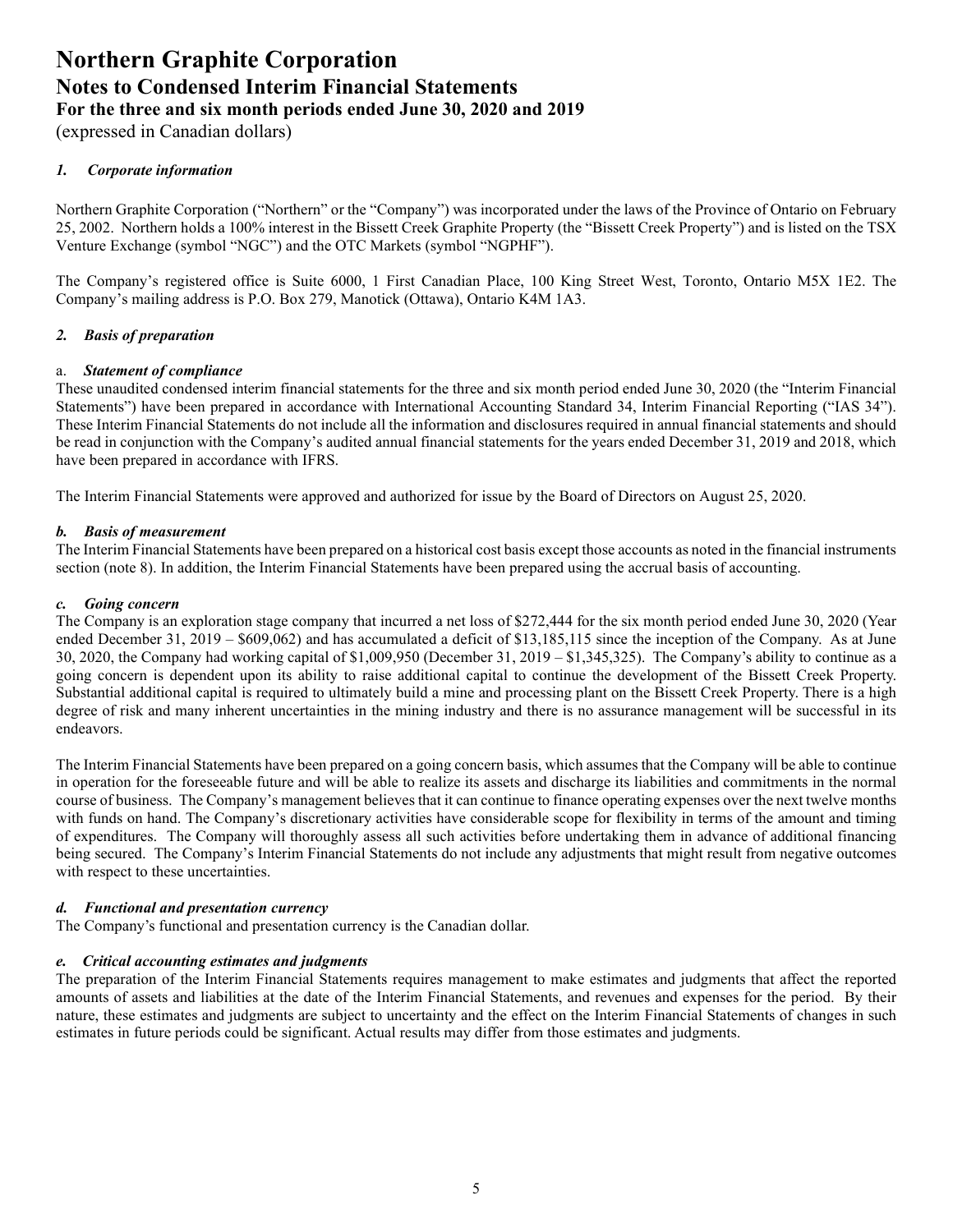(expressed in Canadian dollars)

*Significant estimates used in the preparation of the Interim Financial Statements include, but are not limited to:* 

- (i) asset carrying values and impairment charges;
- (ii) the economic recoverability of exploration expenditures incurred and the probability of future economic benefits from development expenditures incurred;
- (iii) the expected costs of asset retirement obligations; and
- (iv) the calculation of share-based compensation and the valuation of warrants which includes the assumptions used in the Black-Scholes option pricing model including volatility, estimated forfeiture rates and expected time until exercise.

*Significant judgments used in the preparation of these Interim Financial Statements include, but are not limited to:* 

- (i) those relating to the assessment of the Company's ability to continue as a going concern;
- (ii) the useful lives and related depreciation of property and equipment;
- (iii) the identification of separately identifiable components in property and equipment where their respective cost is significant in comparison to the total cost;
- (iv) the classification of expenditures as exploration and evaluation assets; and
- (v) the recognition of deferred tax.

### *3. Significant accounting policies*

These Interim Financial Statements have been prepared using accounting policies that are consistent with those used in the preparation of the Company's audited annual financial statements for the years ended December 31, 2019 and 2018.

### **Recent and future accounting standards**

Certain pronouncements were issued by the International Accounting Standards Board ("IASB") or the International Financial Reporting Interpretations Committee ("IFRIC") that are mandatory for accounting periods after December 31, 2019. Pronouncements that are not applicable or do not have a significant impact to the Company have been excluded from the discussion below.

IFRS 16, Leases, was issued by the IASB in January 2016. For lessee accounting the new standard brings most leases on to the statement of financial position under a single model, eliminating the distinction between operating and finance leases. Lessor accounting however remains largely unchanged and the distinction between operating and finance leases is retained. This standard was effective for annual reporting periods beginning on or after January 1, 2019. The Company has applied IFRS 16 with an initial application date of January 1, 2019 using a modified retrospective approach with the cumulative effect of initially applying the standard recognized at the date of initial application, without restating prior periods, in accordance with the transitional provisions specified in IFRS 16. The adoption of IFRS 16 had no impact on the Company's results of operations, financial position, and disclosures.

IFRIC 23, Uncertainty over Income Tax Treatments, was issued by the IASB in June 2017. IFRIC 23 clarifies the determination of taxable profit (tax loss), tax bases, unused tax losses, unused tax credits and tax rates, when there is uncertainty over income tax treatments under IAS 12 and requires an entity to consider whether it is probable that the relevant authority will accept each tax treatment, or group of tax treatments, that it uses or plans to use in its income tax filing. IFRIC 23 is effective for annual periods beginning on or after January 1, 2019 and permits early adoption. The adoption of IFRIC 23 had no impact on the Company's results of operations, financial position, and disclosures.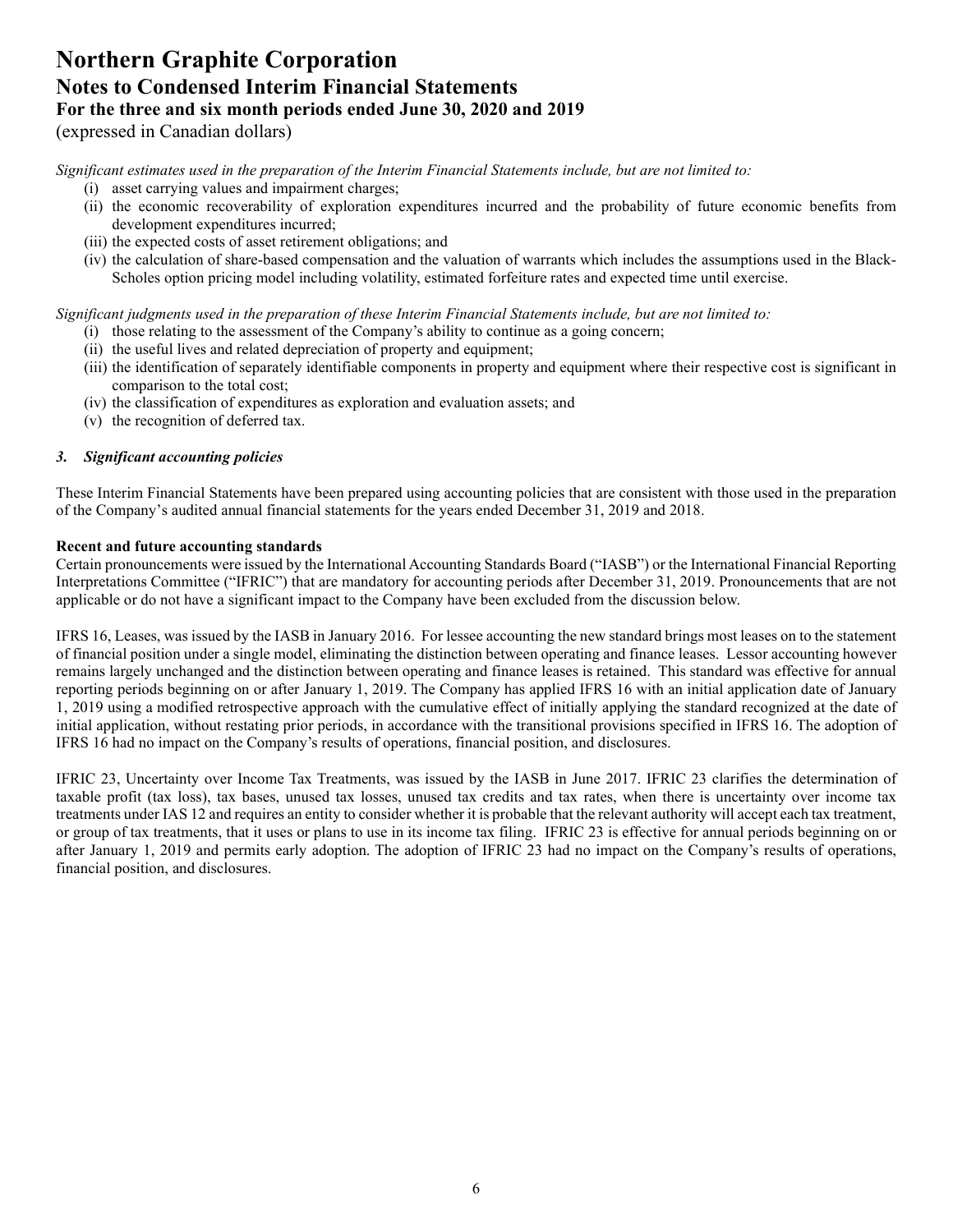(expressed in Canadian dollars)

### *4. Exploration and evaluation assets*

The Company has a 100% interest in the Bissett Creek Property which consists of a 1,938 hectare mining lease, expiring in June, 2034, a 565 hectare mining lease, expiring in August, 2035, and 52 cells under Ontario's new claim system totaling approximately 1,159 hectares. All leases and cells are located in the United Townships of Head, Clara and Maria, in the County of Renfrew, Ontario. As of June 30, 2020, accumulated costs with respect to the Bissett Creek Property consisted of the following:

|                                                                                     | <sup>\$</sup> |
|-------------------------------------------------------------------------------------|---------------|
| <b>Balance, December 31, 2019</b>                                                   | 13,344,340    |
| Exploration and evaluation expenditures made from January 1, 2020 to June 30, 2020: |               |
| Engineering                                                                         | 6.595         |
| Environmental and mine permitting                                                   | 18,133        |
| Feasibility study                                                                   | 21,480        |
| Site costs and royalties                                                            | 32,099        |
| <b>Balance, June 30, 2020</b>                                                       | 13,422,647    |

As of June 30, 2019, accumulated costs with respect to the Bissett Creek Property consisted of the following:

| <b>Balance, December 31, 2018</b>                                                   | 12,940,056 |
|-------------------------------------------------------------------------------------|------------|
| Exploration and evaluation expenditures made from January 1, 2019 to June 30, 2019: |            |
| Environmental and mine permitting                                                   | 151,930    |
| Feasibility study                                                                   | 48,107     |
| <b>First Nations consultations</b>                                                  | 2,019      |
| Site and royalties                                                                  | 43,779     |
| <b>Balance, June 30, 2019</b>                                                       | 13,185,891 |

The Company is required to make royalty payments of \$20 per ton of graphite concentrate produced to the previous owners and is subject to a 2.5% net smelter return payable on any other minerals derived and sold from the Bissett Creek Property. An advance royalty of \$27,000 per annum is payable in semi-annual installments and is recorded in exploration and evaluation assets. The advance will be credited against any future royalty payments.

Subsequent to quarter end, on July 15, 2020, the Company closed the sale of a one percent gross revenue royalty ("GRR") on its Bissett Creek Property to Electric Royalties Ltd. ("ERL") for \$500,000 in cash and two million common shares of ERL valued at \$580,000 (of which half will be subject to a 12 month hold period and half to an 18 month hold period) (the "Consideration Shares"). Under the terms of the agreement, ERL also has a two-year option to acquire an additional half of one percent GRR by paying \$750,000, of which 25 percent can be paid in ERL shares. The Company will have the option to buy back half of one percent of the initial GRR at any time after 12 months by returning the Consideration Shares or paying \$1.5 million in cash.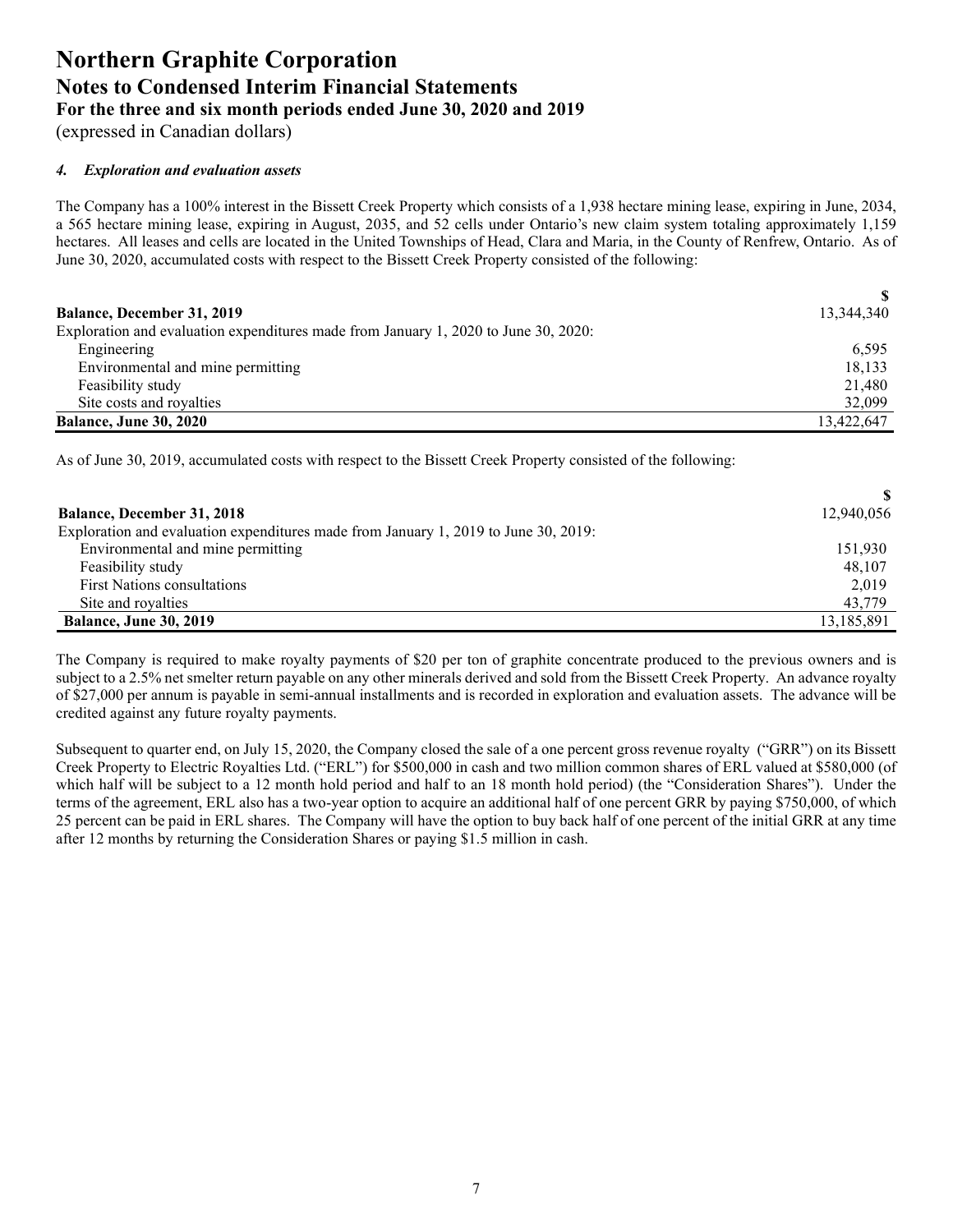(expressed in Canadian dollars)

### *5. Share capital*

### **Authorized**

The Company is authorized to issue an unlimited number of common shares.

#### **Warrants**

A summary of the Company's warrants outstanding at June 30, 2020 is presented below:

| <b>Exercise price</b> | Number of<br>warrants<br>outstanding | <b>Expiry date</b>                  |
|-----------------------|--------------------------------------|-------------------------------------|
| \$0.40<br>\$0.60      | 3,909,166<br>2,291,321               | March 24, 2021<br>November 22, 2021 |
|                       | 6,200,487                            |                                     |

As at June 30, 2020, the weighted average remaining contractual life of warrants outstanding is 0.98 years. During January 2019, the Company extended the expiry date of the 3,909,166 warrants exercisable at \$0.40 from March 24, 2019 to March 24, 2021. During November 2019, the Company extended the expiry date of the 2,291,321 warrants exercisable at \$0.60 from November 22, 2019 to November 22, 2021. No warrants or compensation options were issued during the six month period ended June 30, 2020 or during the year ended December 31, 2019.

#### **Stock options**

The Company has adopted a stock option plan (the "Option Plan") for directors, officers, employees and consultants of the Company. Under the Option Plan, the Company may grant non-transferable stock options to purchase common shares of the Company for a period of up to ten years from the date of the grant. The maximum number of common shares reserved for issuance under the Option Plan together with any common shares reserved for issuance pursuant to any other stock options may not exceed 10% of the issued and outstanding common shares of the Company.

A summary of the Option Plan activity is presented below:

|                                   | Number of<br>options | Weighted average<br>exercise price |
|-----------------------------------|----------------------|------------------------------------|
| <b>Balance, December 31, 2018</b> | 4,000,000            | 0.53                               |
| Granted                           | 600,000              | 0.21                               |
| Forfeited                         | (600,000)            | 0.53                               |
| <b>Balance, December 31, 2019</b> | 4,000,000            | 0.45                               |
| Expired                           | (850,000)            | 0.44                               |
| <b>Balance, June 30, 2020</b>     | 3,150,000            | 0.49                               |

A summary of the Company's outstanding stock options at June 30, 2020 is presented below:

| <b>Exercise price</b> | <b>Stock options</b><br>outstanding | <b>Stock options</b><br>exercisable | <b>Expiry date</b> |
|-----------------------|-------------------------------------|-------------------------------------|--------------------|
| \$0.25                | 150,000                             | 150,000                             | January 21, 2024   |
| \$0.50                | 2,200,000                           | 2,200,000                           | April 27, 2021     |
| \$0.50                | 200,000                             | 200,000                             | November 27, 2022  |
| \$0.50                | 600,000                             | 600,000                             | January 12, 2023   |
|                       | 3,150,000                           | 3,150,000                           |                    |

As at June 30, 2020, the weighted average remaining contractual life of stock options outstanding is 1.38 years. As at December 31, 2019, a total of 4,000,000 stock options were exercisable. During January 2019, the Company granted 150,000 stock options exercisable at \$0.25 per share to a director of the Company. These stock options expire on January 21, 2024. During May 2019, the Company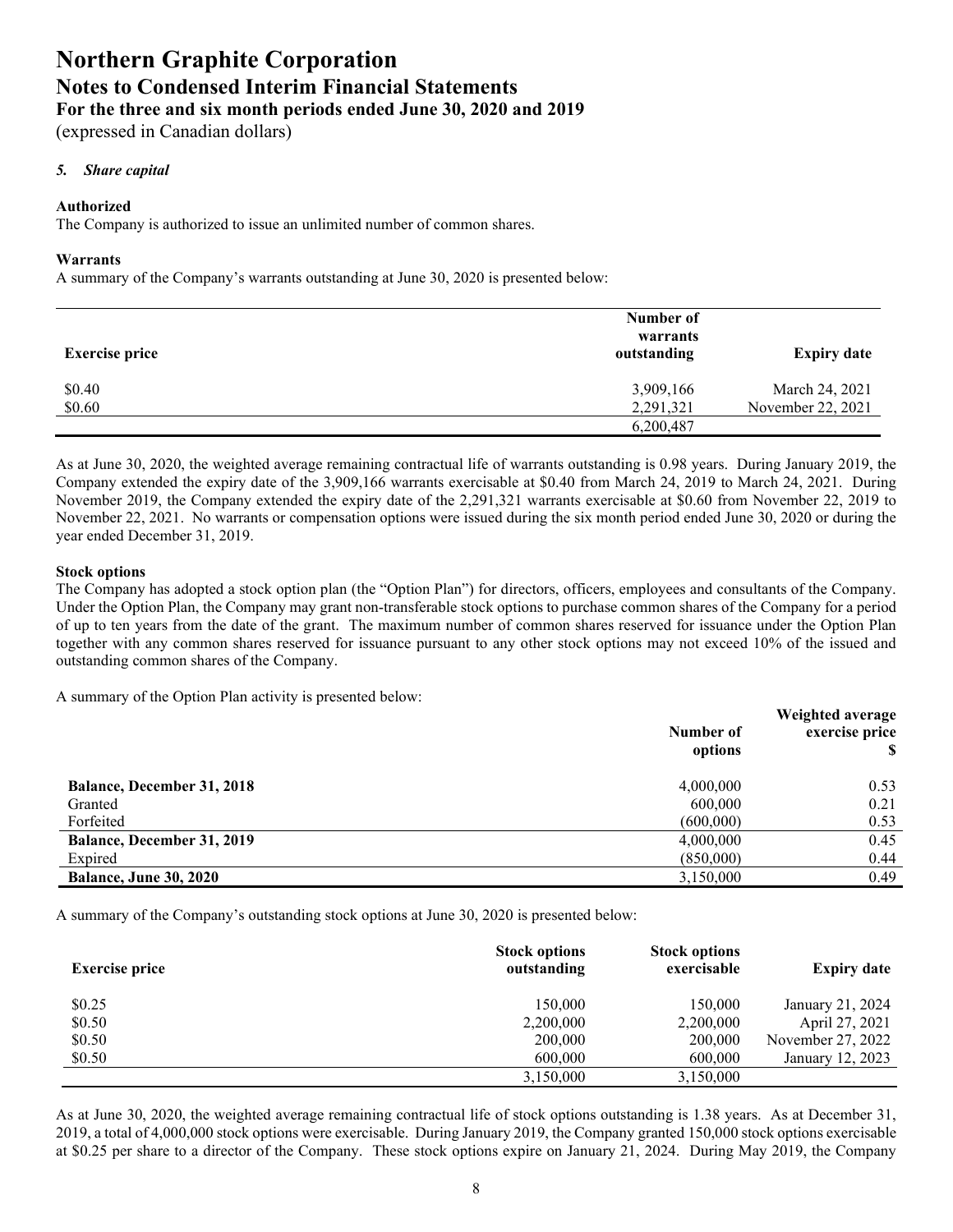(expressed in Canadian dollars)

granted 450,000 stock options exercisable at \$0.20 per share in connection with a consulting agreement for financial advisory services. These stock options expired on May 9, 2020. Subsequent to quarter end, on July 22, 2020, the Company issued 1,600,000 stock options exercisable at \$0.20 per share to directors, officers and a consultant of the Company. A total of 1,500,000 of these stock options expire on July 23, 2025 while 100,000 expire on July 23, 2022.

The values of stock options determined during the year ended December 31, 2019 utilized the Black-Scholes option pricing model with input factors and assumptions as follows:

|                                                   | <b>Year ended</b><br>December 31, |
|---------------------------------------------------|-----------------------------------|
|                                                   | 2019                              |
| Stock options granted during the period           | 600,000                           |
| Weighted-average exercise price                   | \$0.21                            |
| Expected stock option life $(1)$                  | 1 to 5 years                      |
| Expected volatility <sup>(2)</sup>                | 82.5% to 96.3%                    |
| Risk-free interest rate $^{(3)}$                  | 1.72\% to 1.83\%                  |
| Dividend yield                                    | Nil                               |
| Forfeiture rate                                   | Nil                               |
| Weighted-average fair value (Black-Scholes value) | \$0.03                            |

- 1. The Company estimates the expected stock option life (estimated period of time outstanding prior to exercise) based on the contractual term to expiry of stock options until such time that the Company can base its estimate on historical information pertaining to the Company's stock option exercise history.
- 2. The expected volatility was based on the Company's common share trading history over a period equal to the expected stock option life.
- 3. The risk-free interest rate is based on the yield of a Government of Canada marketable bond in effect at the time of grant with a term to maturity commensurate with the expected life of the stock option.

As at June 30, 2020 and December 31, 2019, there was no balance of unrecognized share-based compensation costs related to unvested stock option awards granted under the Option Plan.

### **Contributed surplus**

Contributed surplus as at June 30, 2020 and December 31, 2019 consists of a share-based payment reserve related to stock options issued under the Option Plan.

### *6. Capital disclosures*

The Company's capital consists of the equity attributable to the common shareholders, comprised of share capital and accumulated deficit. The Company's objective when managing capital is to safeguard the Company's ability to continue as a going concern so that it can continue to explore and develop its mineral resource property for the benefit of its shareholders. The Company manages its capital structure and makes adjustments based on the funds available to the Company in light of changes in economic conditions. The Board of Directors does not establish quantitative return on capital criteria for management, but rather relies on the expertise of the Company's management to sustain the future development of the Company. In order to facilitate the management of its capital requirements, the Company prepares annual expenditure budgets that consider various factors, including successful capital deployment and general industry conditions. Management reviews its capital management approach on an ongoing basis and believes that this approach, given the relative size of the Company, is reasonable.

As the Company is an exploration stage company, it has no revenues and its principal source of capital is from the issue of common shares. In order to achieve its objectives, the Company will spend its existing working capital and raise additional funds as required.

The Company is not subject to externally imposed capital requirements and there were no changes to the Company's approach to capital management during the periods presented in these Interim Financial Statements.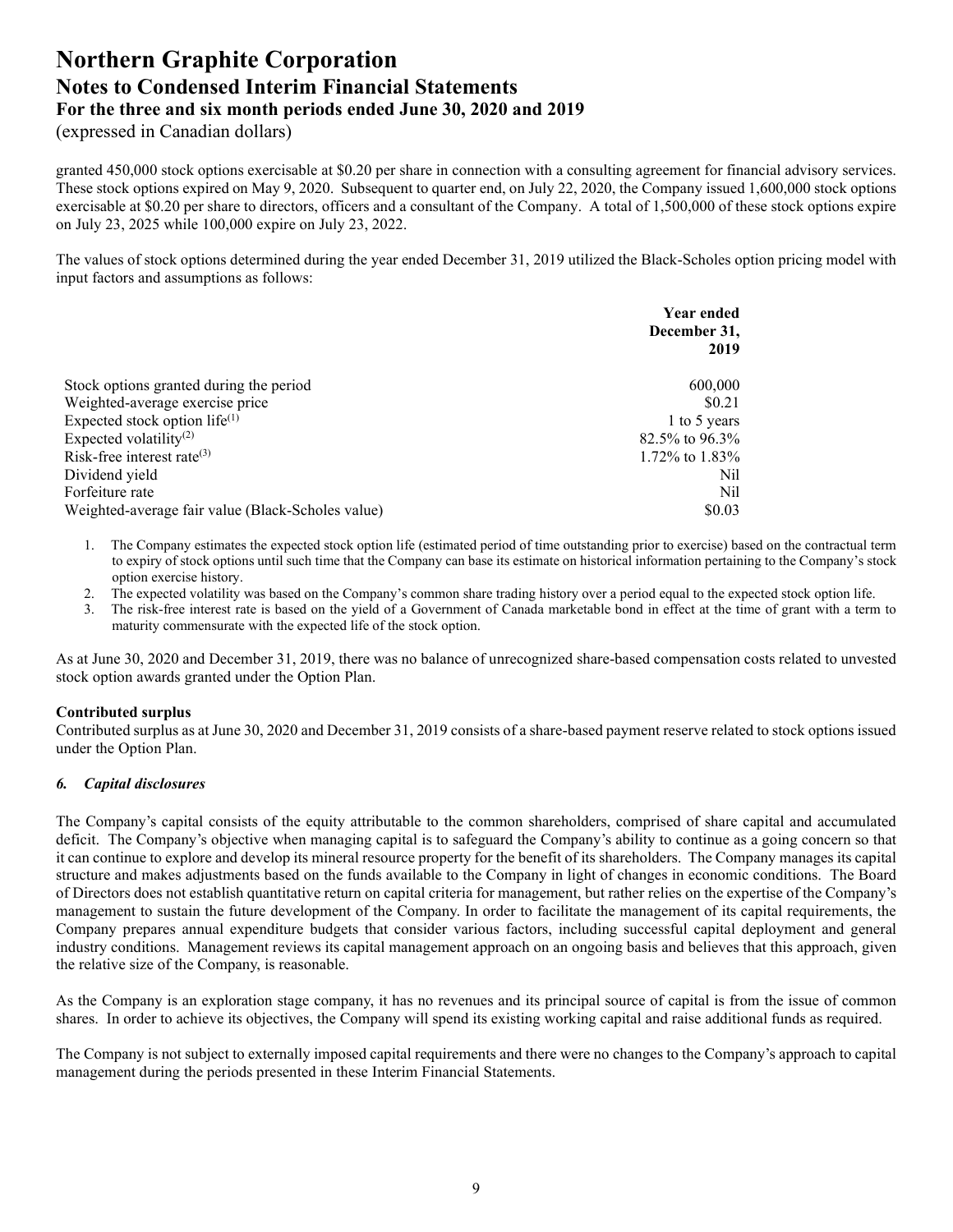(expressed in Canadian dollars)

### *7. Supplemental cash flow information*

Non-cash transactions not reflected in the statements of cash flows are as follows:

|                                                                              | Three and six   | Three and six   |
|------------------------------------------------------------------------------|-----------------|-----------------|
|                                                                              | months ended    | months ended    |
|                                                                              | <b>June 30.</b> | <b>June 30,</b> |
|                                                                              | 2020            | 2019            |
| Exploration and evaluation costs in accounts payable and accrued liabilities | 10,003          | 74.311          |

#### *8. Financial instruments and risk management*

#### **Fair value**

Certain of the Company's accounting policies and disclosures require the determination of fair value. Fair value represents the amount at which a financial instrument could be exchanged between willing parties, based on current markets for instruments with the same risk, principal and remaining maturity. Fair value estimates are based on quoted market values and other valuation methods. Fair values have been determined for measurement and/or disclosure purposes based on the fair value hierarchy contained in the Company's financial instrument accounting policy. When applicable, further information about the assumptions made in determining fair values is disclosed in the notes specific to that asset or liability.

As at June 30, 2020 and December 31, 2019 the levels in the fair value hierarchy into which the Company's financial assets and liabilities are measured and recognized on the statement of financial position at fair value on a recurring basis are categorized as follows:

|                           | Category | As at June 30,<br>2020 | As at December 31,<br>2019 |
|---------------------------|----------|------------------------|----------------------------|
| Cash and cash equivalents | Level 1  | .002.585               | 1.384.798                  |

As at June 30, 2020 and December 31, 2019, there were no financial assets and liabilities measured and recognized at fair value on a non-recurring basis. The Company's policy for determining when a transfer occurs between levels in the fair value hierarchy is to assess the impact at the date of the event or the change in circumstances that could result in a transfer. There were no transfers between Level 1, Level 2 and Level 3 during the periods presented in these Interim Financial Statements. As at June 30, 2020 and December 31, 2019, there were no financial assets or liabilities measured and recognized in the statements of financial position at fair value that would be categorized as Level 2 or Level 3 in the fair value hierarchy.

The carrying value of cash and cash equivalents and accounts payable and accrued liabilities approximates fair value due to the shortterm nature of these financial instruments. The carrying value of the reclamation deposit approximates its fair value as it bears a market rate of interest.

### **Currency risk**

As the majority of the Company's expenditures are in Canadian dollars, the Company limits its exposure to currency risk by maintaining its cash and cash equivalents in Canadian dollars. The Company periodically carries a portion of its accounts payable and accrued liabilities in US dollars, and is subject to currency risk on these balances. However, the Company considers this risk to be minimal.

### **Credit risk**

Credit risk is the risk of a loss if a counterparty to a financial instrument fails to meet its contractual obligations. The Company limits its exposure to credit risk by holding its cash in deposits with high credit quality Canadian financial institutions, and considers this risk to be minimal.

### **Liquidity risk**

Liquidity risk is the risk that the Company will not be able to meet is financial obligations as they come due. The Company manages its liquidity risk through the management of its capital structure. Further discussion on liquidity and management's plans are outlined in note 2.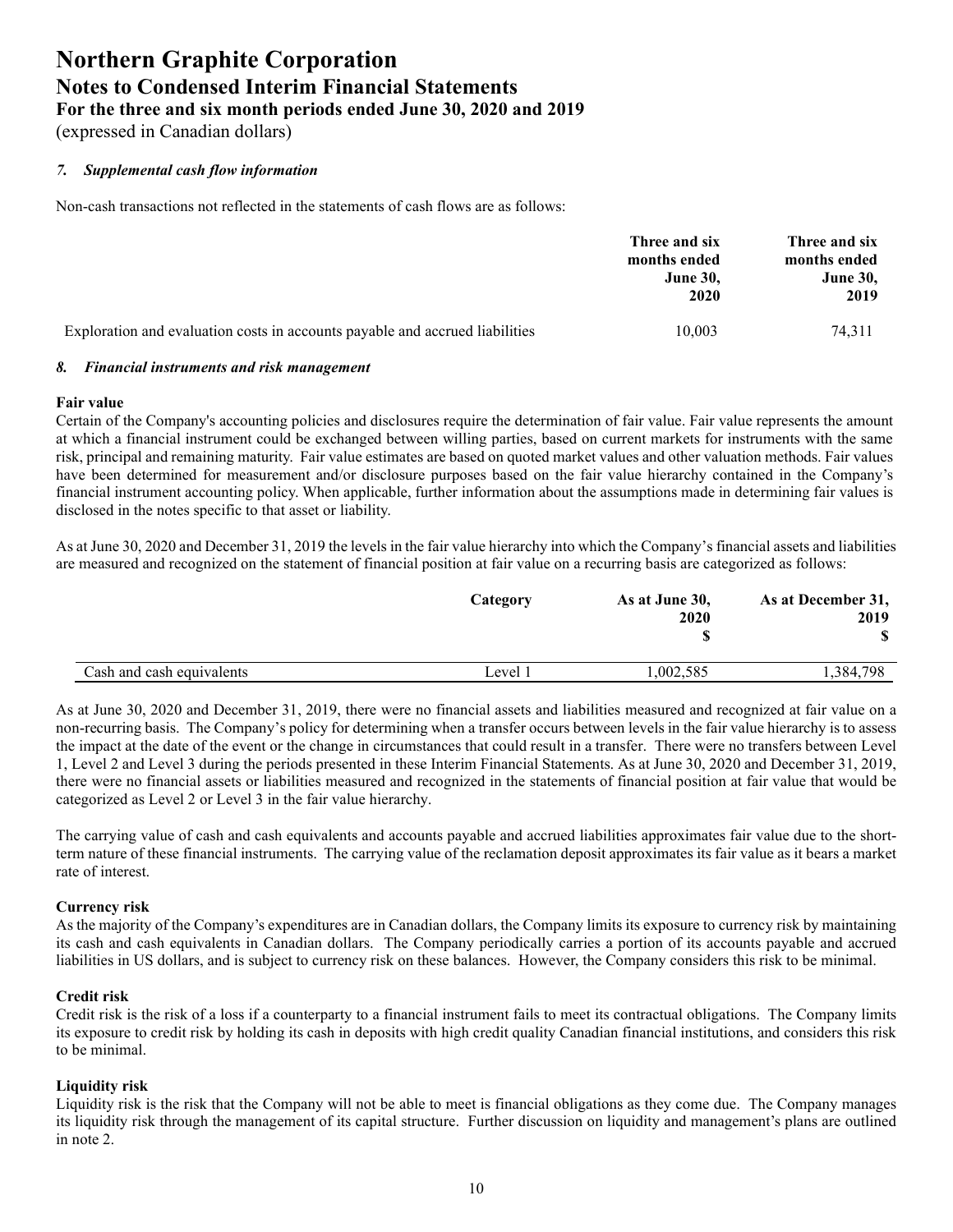### **Northern Graphite Corporation Notes to Condensed Interim Financial Statements**

**For the three and six month periods ended June 30, 2020 and 2019**

(expressed in Canadian dollars)

### **Interest rate risk**

Interest rate risk is the risk that the fair value of future cash flows of a financial instrument will fluctuate because of changes in market interest rates. The Company is not exposed to interest rate risk due to the short-term nature of its financial instruments.

#### *9***.** *Related party transactions and compensation of key management*

#### **Key management compensation**

During the six month period ended June 30, 2020, the Company expensed management fees to a company owned and controlled by key management personnel of \$21,398 (six months ended June 30, 2019 – \$36,990) and salary and compensation to key management personnel of \$90,000 (six months ended June 30, 2019 – \$90,000). During the six month period ended June 30, 2020, the Company expensed directors' fees of \$30,000 (six months ended June 30, 2019 – \$30,000). During the six month period ended June 30, 2020, the Company expensed share-based compensation for stock options granted to key management personnel and directors of \$Nil (six months ended June 30, 2019 – \$20,584).

As at June 30, 2020, \$16,521 (December 31, 2019 – \$2,817) was included in accounts payable and accrued liabilities owing to officers and directors relating to management and director fees and for reimbursement of expenses.

### *10***.** *Commitments*

#### **Leased mineral claims**

In connection with the Bissett Creek Property, the Company is required to make royalty payments of \$20 per ton of graphite concentrate produced to the previous owners and a 2.5% net smelter return is payable on any other minerals derived and sold from the Bissett Creek Property. An advance royalty of \$27,000 per annum is payable in semi-annual installments. The advances will be credited against any future production royalty payments.

Subsequent to quarter end, on July 15, 2020, the Company closed the sale of a 1% gross revenue royalty ("GRR") on its Bissett Creek Property to Electric Royalties Ltd. (see notes 4 and 14).

### **Contractual obligations**

As at June 30, 2020 and December 31, 2019, the Company had no contractual obligations which related to costs associated with work at the Bissett Creek Property.

### *11. Provisions*

In 2012, the Company filed a revised Mine Closure Plan ("MCP") which was accepted by the Ontario Ministry of Energy, Northern Development and Mines ("MENDM"). In accordance with the MCP, the Company is required to deposit \$2,329,008 with the Minister of Finance for the Province of Ontario prior to the commencement of commercial production. This represents the estimated amount that would be required to restore the Bissett Creek Property to its original environmental state after the mine has been constructed and operations cease. A deposit of \$847,602 (December 31, 2019 – \$842,015), including accrued interest, has been made and has been accounted for as a long term deposit. The Company has recorded a provision of \$345,925 (December 31, 2019 – \$342,500) which represents the estimated current cost of reclamation. The reclamation deposit will be returned to the Company once the MENDM is satisfied that the obligations contained in the MCP have been performed by the Company. Due to a number of operational changes made to improve the economics of the Bissett Creek project and to the passage of time since the MCP was approved, the MENDM has informed the Company that it must file an amendment to the MCP which will include a recalculation of reclamation costs and the amount of the required deposit.

### *12. Segmented information*

The Company's operations comprise one reportable segment being the exploration and development of mineral resource properties. The Company's corporate and administrative offices are in Ontario, Canada. The Company's exploration and development activities are focused on the Bissett Creek Property in Ontario, Canada. All property and equipment and exploration and evaluation assets are located in Ontario, Canada.